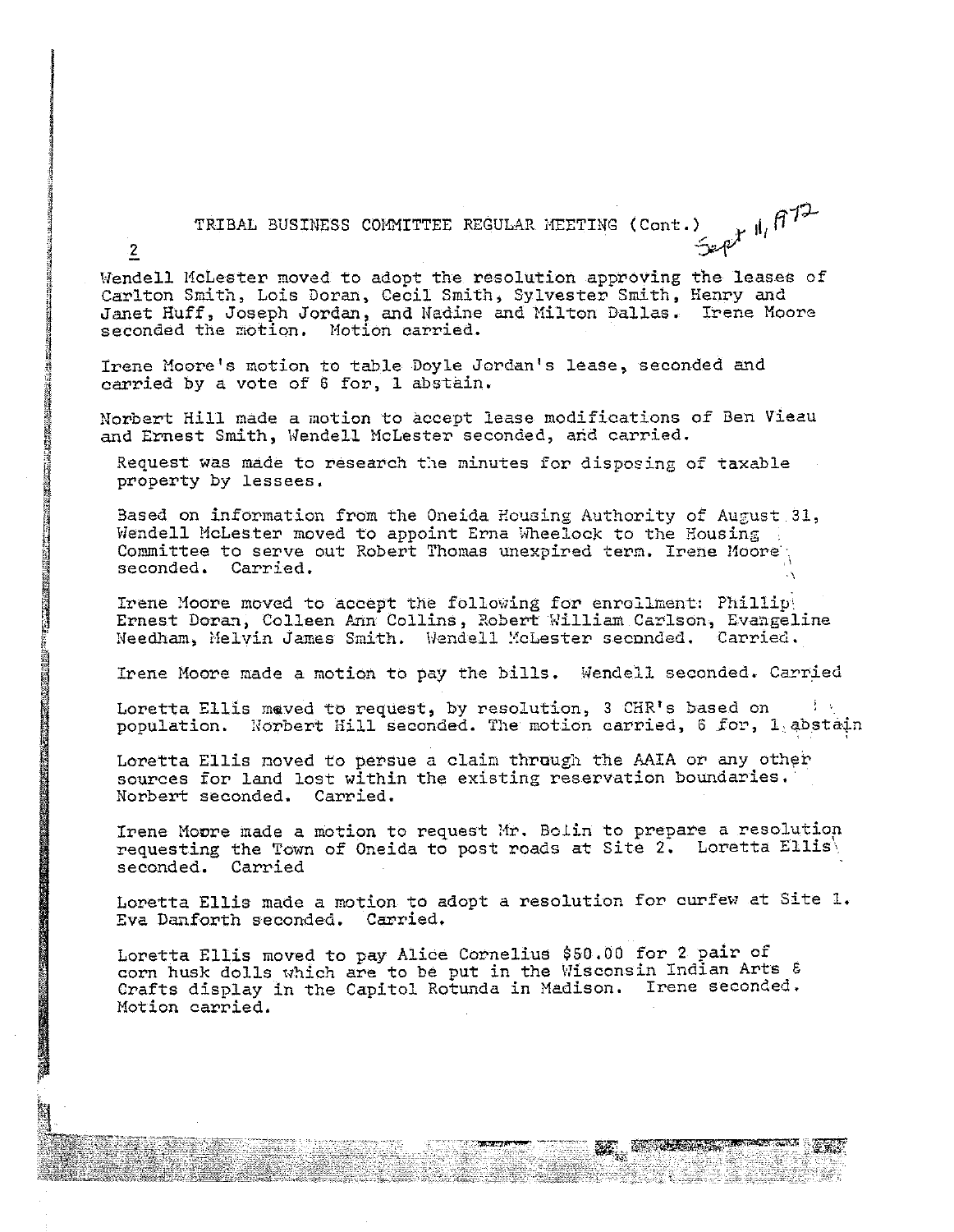## TRIBAL BUSINESS COMMITTEE REGULAR MEETING(Cont.)

 $-1.4999$ 'ffW

Ñ,

÷,

 $\frac{1}{2}$ 

 $\mathbf{S}$ 

 $\overline{\mathbf{3}}$ 

Norbert Hill made a motion to ask Senator Nelson's office to fund the National Indian Institute. Irene Moore seconded. Carried.

Norbert Hill read a resolution from Great Lakes Inter-Tribal concerning Mr. Oderick "Rick" Baker. Irene Moore made a motion to endorse this resolution. Norbert seconded. Motion carried 4# for, 3 abstain.

Eva Danforth motion to adjourn. Loretta Ellis seconded. Heeting adjourned

Margaret Doxtater Tribal Secretary

ie<br>Brit